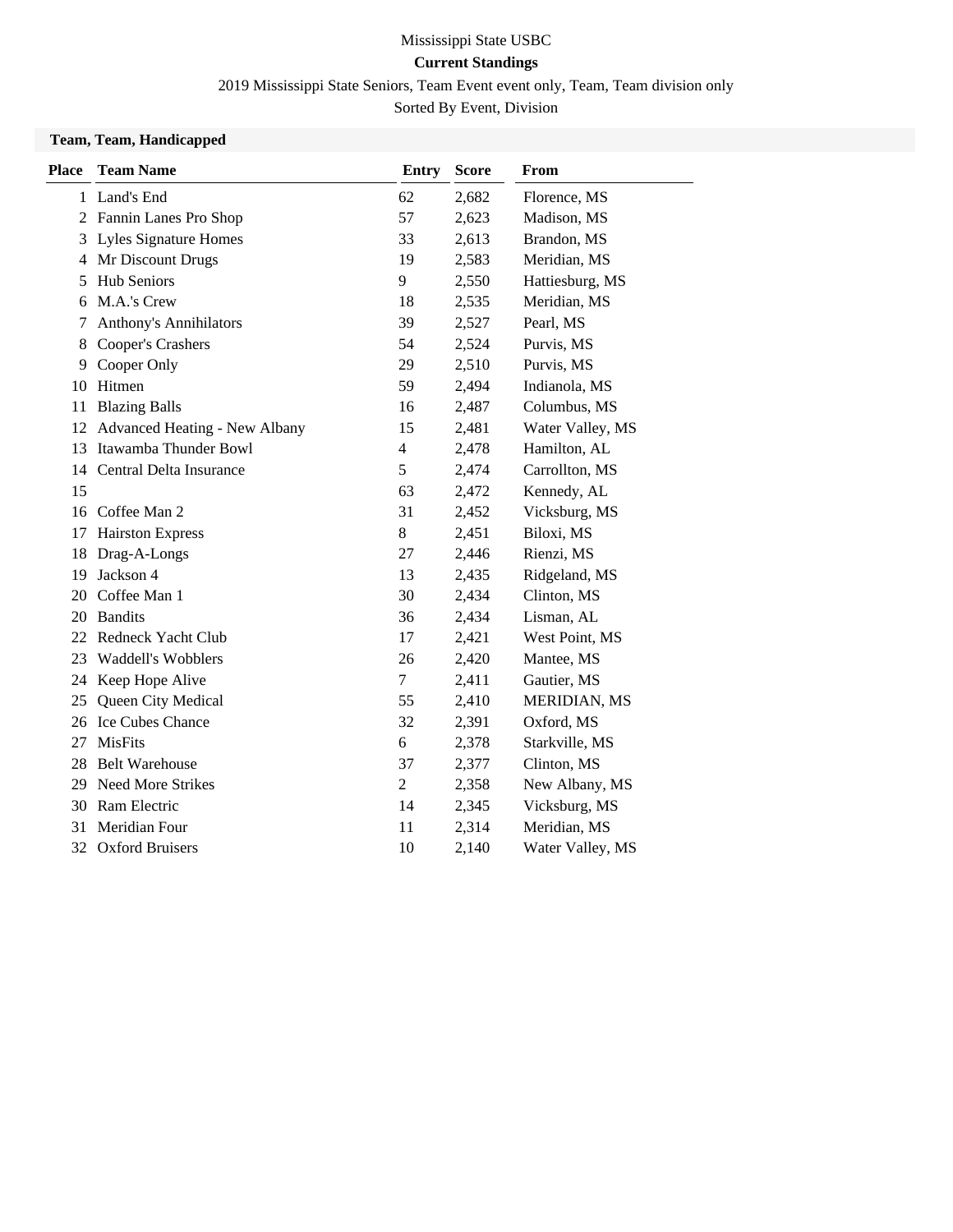Doubles, Doubles, Handicapped

| Place | Team Name                                              | Entry<br>Score |       | From                |
|-------|--------------------------------------------------------|----------------|-------|---------------------|
|       | 1 Hayes James E. \ Banks Paul                          | 59             | 1,458 | Indianola, MS       |
| 2     | Fike Bill $\setminus$ Gray Chuck O.                    | 50             | 1,412 | Enterprise, MS      |
| 3     | Monistere Sam C. \ Monistere Craig S.                  | 22             | 1,402 | Clinton, MS         |
| 4     | Cooper Darrell A. Sr \ Foster Guy W.                   | 54             | 1,372 | Purvis, MS          |
| 5     | Lyles J. (Gary) \ Puckett Bobby Jr                     | 33             | 1,363 | Brandon, MS         |
|       | 6 Edwards Ben T. \ Orr Terry R.                        | 45             | 1,357 | Cedarbluff, MS      |
| 7     | Land Thad L. $\setminus$ Brown George H.               | 62             | 1,355 | Florence, MS        |
|       | 8 Wilkie Stanley A. \ McClantoc Lawrence<br>(Nicky) E. | 54             | 1,349 | Purvis, MS          |
|       | 9 Farmer Keith \ Watts Carl                            | 62             | 1,342 | Florence, MS        |
|       | 10 Orr Terry R. \ Fiala Andrew F. III                  | 29             | 1,336 | Purvis, MS          |
|       | 10 Clark Larry D. \ Farmer Keith                       | 49             | 1,336 | Clinton, MS         |
|       | 12 Wilbanks Thomas E. \ Monistere Craig S.             | 53             | 1,334 | Jackson, MS         |
| 13    | Wood Johnny R. \ Vanderford Darrell W.                 | 15             | 1,333 | Water Valley, MS    |
| 14    | Savoy Milton W. \ Mendiola Jesse                       | 43             | 1,329 | PHILADELPHIA, MS    |
| 15    | Clark Austin Blake \ Copeland M A.                     | 20             | 1,314 | Meridian, MS        |
| 16    | Jackson Janice L. \ Jackson Dexter J. Sr               | 7              | 1,307 | Gautier, MS         |
| 16    | Atwood Tony M. \ Pettit James W.                       | 30             | 1,307 | Clinton, MS         |
| 18    | King Dewayne $\setminus$ Fullilove David B.            | 40             | 1,305 | CARTHAGE, MS        |
|       | 19 Hairston Harland \ Williams Donald                  | $8\,$          | 1,294 | Biloxi, MS          |
| 20    | Savoy Milton W. \ Mendiola Jesse                       | 11             | 1,292 | Meridian, MS        |
| 21    | Goss Bobby D. \ Hicks Art                              | 5              | 1,288 | Carrollton, MS      |
|       | 22 Holt Ronnie \ Strange Jackie G.                     | 3              | 1,284 | Mooreville, MS      |
| 23    | Maykowski Stephen E. \ Matthews Ronald                 | 17             | 1,282 | West Point, MS      |
| 23    | Bruister Herbert C. \ Copeland M A.                    | 23             | 1,282 | Meridian, MS        |
| 25    | Walker Frank \ Jackson Ladell                          | 59             | 1,269 | Indianola, MS       |
| 26    | Mendiola Jesse $\setminus$ Luse Charles N.             | 19             | 1,268 | Meridian, MS        |
|       | 26 Clayton Andrew D. \ Copeland M A. \<br>Edwards Ben  | 18             | 1,268 | Meridian, MS        |
|       | 28 Parker John H. \ Walker James Q.                    | 11             | 1,265 | Meridian, MS        |
|       | 28 Potate Tommy C. \ Brackeen Bill                     | 18             | 1,265 | Meridian, MS        |
|       | 30 Leavell Daniel A. \ Weaver Michael J.               | 38             | 1,261 | Vicksburg, MS       |
|       | 31 Macko Willie H. \ Long Wesley J.                    | 41             | 1,260 | Sumrall, MS         |
| 32    | Cooper Darrell A. Sr \ Edwards Ben T.                  | 29             | 1,257 | Purvis, MS          |
| 33    | Whitcomb Brenda T. \ Whitcomb Stanley                  | 61             | 1,255 | Richland, MS        |
| 34    | Scheidler Lloyd (Lumpy) V. \Jones James A.             | 24             | 1,254 | Brandon, MS         |
|       | 34 Flounoil Roy L. \ Russell Windell                   | 39             | 1,254 | Pearl, MS           |
|       | 36 Johnson Robert J. \ Grimes James (Lanny) L.<br>Sr   | 35             | 1,252 | Pearl, MS           |
|       | 37 Whitted Willie \ Dozier Fred L.                     | 36             | 1,242 | Lisman, AL          |
| 38    | Long William E. \ Long Bobby L.                        | 41             | 1,240 | Sumrall, MS         |
| 39    | Quinlan John E. \ McKay William                        | 57             | 1,237 | Madison, MS         |
| 40    | Sanders Pam \ Sanders James L.                         | 5              | 1,233 | Carrollton, MS      |
| 41    | Hawkins S.B. \ Swauncy Wayne E.                        | 7              | 1,230 | Gautier, MS         |
| 42    | Rogers Robert R. \ Smith Lamar                         | 60             | 1,228 | Corinth, MS         |
| 43    | Brooks Bud \ Fugitt Ruben B.                           | 27             | 1,227 | Rienzi, MS          |
| 43    | Blythe William H. \ Priester Billy L.                  | 55             | 1,227 | <b>MERIDIAN, MS</b> |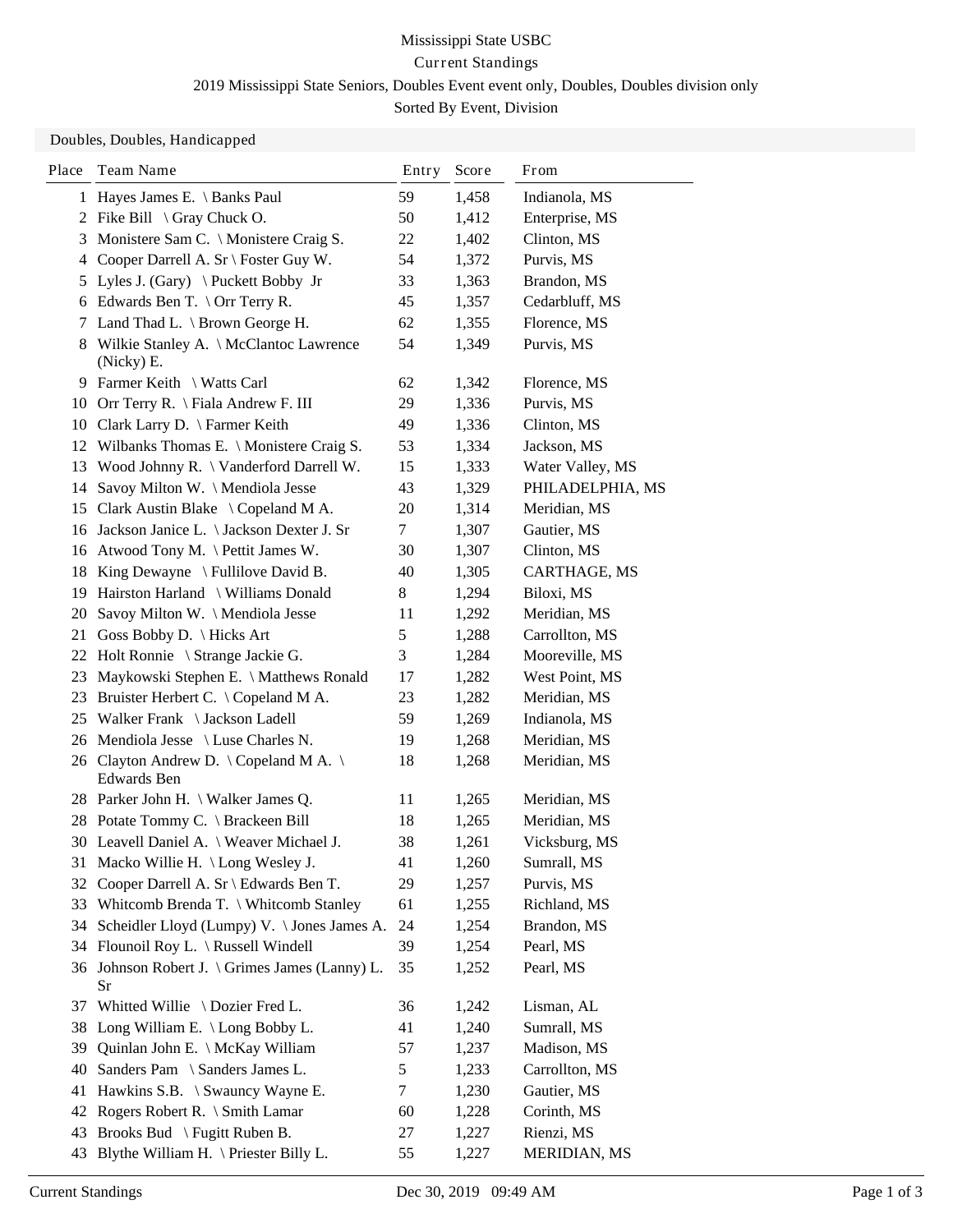#### Doubles, Doubles, Handicapped

| Place | Team Name                                         | Entry                    | Score | From                |
|-------|---------------------------------------------------|--------------------------|-------|---------------------|
| 45    | Johnston Robert A. \ Johnston Richard A.          | 6                        | 1,220 | Starkville, MS      |
| 46    | Strange Jackie G. \ Cooper Darrell A. Sr          | 45                       | 1,219 | Cedarbluff, MS      |
| 47    | Lynch Debra M. $\setminus$ Coots William (Tom) T. | 30                       | 1,217 | Clinton, MS         |
| 48    | Williams John E. \ Watts Carl                     | 48                       | 1,215 | Jackson, MS         |
| 49    | Brooks Betty J. \ Smart Toady                     | 27                       | 1,211 | Rienzi, MS          |
| 49    | Dillard Eunice \ Mendiola Jesse                   | 52                       | 1,211 | MERIDIAN, MS        |
| 51    | Small Curley L. \ Martin Stanley                  | 13                       | 1,210 | Ridgeland, MS       |
| 51    | Savoy Milton W. \ McNair William D.               | 52                       | 1,210 | <b>MERIDIAN, MS</b> |
| 53    | Magee Robert (Bob) L. \ Land Thad L.              | 48                       | 1,209 | Jackson, MS         |
| 54    | Dillard Eunice \ Parker John H.                   | 56                       | 1,207 | Meridian, MS        |
| 55    | Yelverton Carolyn L. \Townsend Carolyn D.         | 37                       | 1,204 | Clinton, MS         |
|       | 56 Lewis Kenyarder Sr \ Land Thad L.              | 47                       | 1,202 | Jackson, MS         |
| 57    | Smith Lamar \ Walker James Q.                     | 60                       | 1,201 | Corinth, MS         |
| 58    | Barnidge Linda F. \ Copeland M A.                 | 37                       | 1,200 | Clinton, MS         |
| 58    | Jefferson Bob \ Williams Anthony F. Sr            | 57                       | 1,200 | Madison, MS         |
| 60    | Jenkins Anthony W. \Davis Donald E.               | 39                       | 1,197 | Pearl, MS           |
| 61    | Taylor Mary A. \Taylor Kevin M.                   | 63                       | 1,196 | Kennedy, AL         |
| 62    | Mendiola Jesse \ Savoy Milton W.                  | 52                       | 1,195 | <b>MERIDIAN, MS</b> |
| 63    | Wilcher Paul \ Russell Levoid T.                  | 40                       | 1,194 | CARTHAGE, MS        |
| 64    | Oppedisano Peter A. \ Waddell Gary E.             | 26                       | 1,192 | Mantee, MS          |
| 65    | Engels Tony M. \ Strange Jackie G.                | 14                       | 1,191 | Vicksburg, MS       |
| 66    | Ostenson Terry A. \ Brown Jim T.                  | 12                       | 1,188 | Long Beach, MS      |
|       | 66 Rowland William W. Jr \ Johnson Michael D.     | 32                       | 1,188 | Oxford, MS          |
| 68    | Adams Carl E. \ McGhee Silas                      | 10                       | 1,187 | Water Valley, MS    |
| 69    | Jackson Noel M. \Jackson Terry M.                 | 14                       | 1,184 | Vicksburg, MS       |
| 70    | Phillips Carol D. \ Williams Andrew               | 13                       | 1,181 | Ridgeland, MS       |
| 71    | Macko Willie H. \ Long Bobby L.                   | 9                        | 1,180 | Hattiesburg, MS     |
| 72    | Nassour John A. \ Pranger Stephen A.              | 38                       | 1,165 | Vicksburg, MS       |
| 73    | Parent Kenneth A. Jr \ Titus Maximillian J.       | 12                       | 1,163 | Long Beach, MS      |
| 74    | White Barbara $\setminus$ White Earle E.          | $\overline{c}$           | 1,161 | New Albany, MS      |
| 75    | Rogers Linda B. \ Bigelow James N.                | 16                       | 1,158 | Columbus, MS        |
| 76    | Sellman Niel W. \ Cromeans Willie                 | 1                        | 1,156 | Hamilton, AL        |
|       | 77 Liebal Laurie A. \ Liebal David P.             | $\overline{c}$           | 1,151 | New Albany, MS      |
| 78    | Bell William H. \ Ratcliff James R.               | 16                       | 1,149 | Columbus, MS        |
| 78    | Bidstrup Jean \ Turner Earl C.                    | 25                       | 1,149 | <b>MERIDIAN, MS</b> |
| 80    | Harvison Jimmy D. \ Boone Kenneth L.              | 44                       | 1,147 | Laurel, MS          |
| 81    | Crews Donna M. \Ahlvin Alder F.                   | 31                       | 1,139 | Vicksburg, MS       |
| 82    | Griffith Jimmy D. Jr \ Ellis David W. Jr          | 46                       | 1,136 | Hattiesburg, MS     |
| 83    | Kyser Douglas P. \Thurlow Richard B.              | 32                       | 1,134 | Oxford, MS          |
| 84    | Mcclinton Leslie \ Parker John H.                 | 36                       | 1,123 | Lisman, AL          |
| 85    | Sellman Niel W. \Thrasher James W.                | $\overline{\mathcal{A}}$ | 1,122 | Hamilton, AL        |
| 86    | Gonzales Mark \ Long Wesley J.                    | 9                        | 1,120 | Hattiesburg, MS     |
| 87    | Bell Larry G. \ Brown Johnny R.                   | 8                        | 1,116 | Biloxi, MS          |
| 88    | Potash Glenda \ Potash Rick B.                    | 63                       | 1,108 | Kennedy, AL         |
| 89    | Powers Steven D. \ Menosky Richard S.             | 10                       | 1,103 | Water Valley, MS    |
|       | 90 Fletcher Shuana F. \ Fletcher Robert E.        | 61                       | 1,098 | Richland, MS        |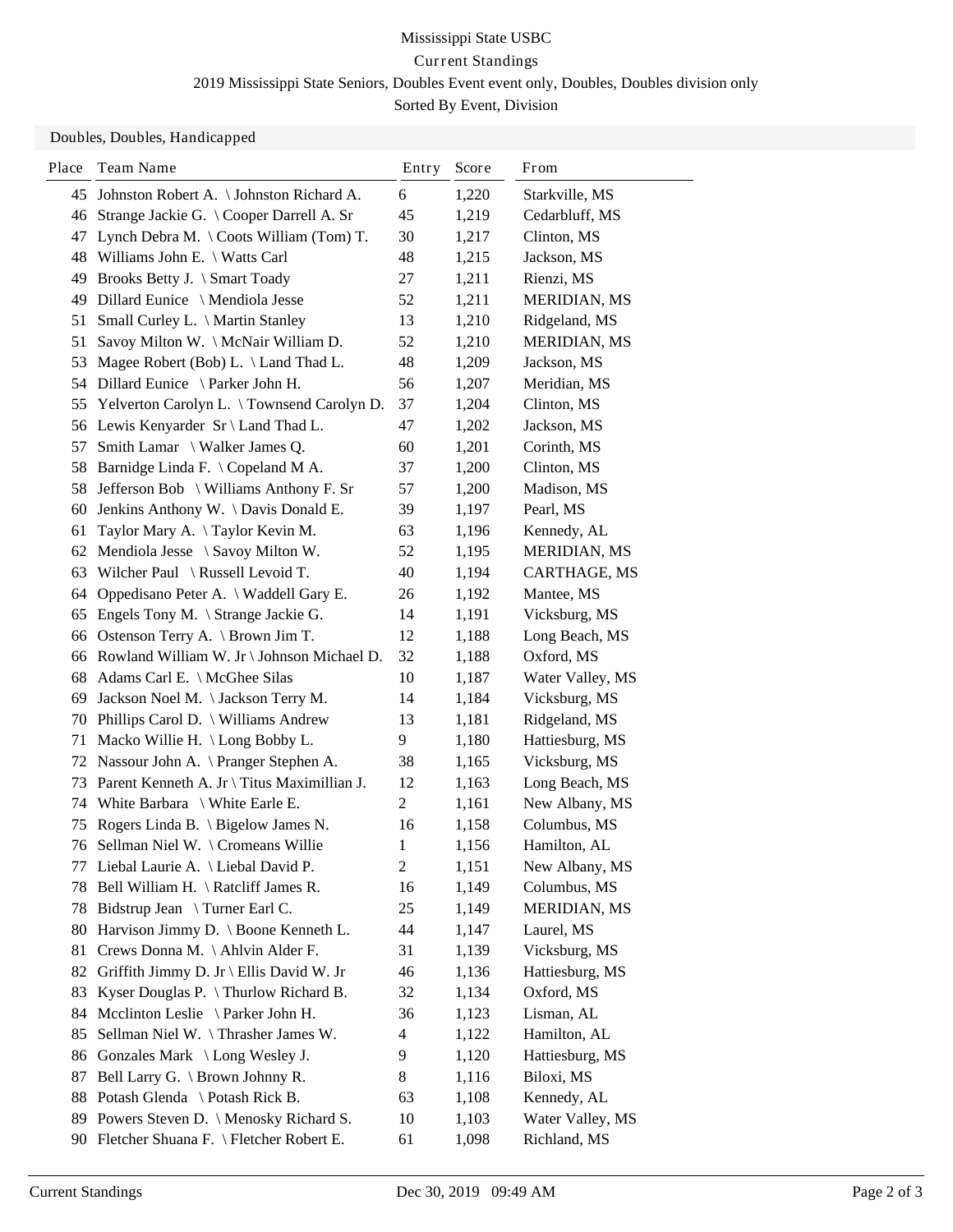#### Doubles, Doubles, Handicapped

| Place | Team Name                                   | Entry | Score | From             |
|-------|---------------------------------------------|-------|-------|------------------|
|       | 91 Corpuz Bryan R. \Tompkins Gregory K.     | 17    | 1,096 | West Point, MS   |
|       | 92 Shake Jack F. \ Myers Neal               | 6     | 1,088 | Starkville, MS   |
|       | 93 HEERING MIKE \ Brooks Royce L.           | 4     | 1,083 | Hamilton, AL     |
|       | 94 Land Thad L. \ Watts Carl                | 48    | 1,082 | Jackson, MS      |
|       | 95 Akins Williams H. \ VanderFord Debera G. | 15    | 1,077 | Water Valley, MS |
|       | 96 Hays Paul F.   Koehn Wesley A.           | 26    | 1,037 | Mantee, MS       |
|       | 97 Cheatwood Randall S. \Atwood Marcus A.   | 31    | 916   | Vicksburg, MS    |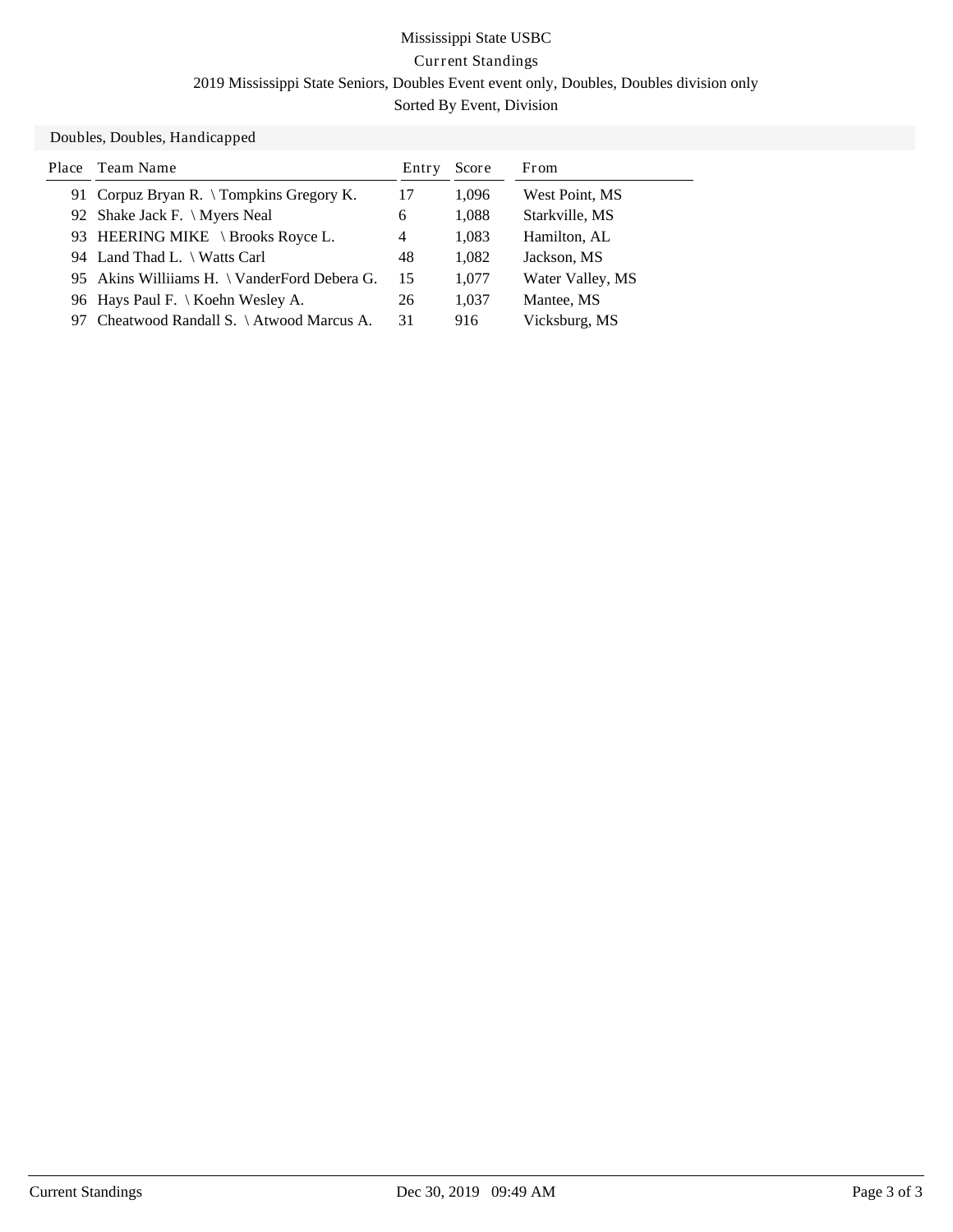| Place | Team Name                        | Entry                    | Score | From             |
|-------|----------------------------------|--------------------------|-------|------------------|
| 1     | <b>Clark Austin Blake</b>        | 20                       | 743   | Meridian, MS     |
|       | 2 Land Thad L.                   | 47                       | 742   | Jackson, MS      |
| 3     | Goss Bobby D.                    | 5                        | 723   | Carrollton, MS   |
| 3     | Wilbanks Thomas E.               | 53                       | 723   | Jackson, MS      |
| 5     | <b>Hicks Art</b>                 | 5                        | 714   | Carrollton, MS   |
| 6     | Whitcomb Brenda T.               | 61                       | 711   | Richland, MS     |
| 7     | Macko Willie H.                  | 9                        | 709   | Hattiesburg, MS  |
| 8     | Puckett Bobby Jr                 | 33                       | 701   | Brandon, MS      |
| 9     | Smith Ernest L.                  | 41                       | 698   | Sumrall, MS      |
| 10    | Monistere Craig S.               | 22                       | 693   | Clinton, MS      |
| 11    | Clark Larry D.                   | 49                       | 692   | Clinton, MS      |
|       | 12 Monistere Sam C.              | 22                       | 688   | Clinton, MS      |
| 13    | Russell Levoid T.                | 40                       | 686   | CARTHAGE, MS     |
| 14    | Whitcomb Stanley                 | 61                       | 685   | Richland, MS     |
| 15    | Clayton Andrew D.                | 18                       | 683   | Meridian, MS     |
| 16    | Orr Terry R.                     | 29                       | 682   | Purvis, MS       |
| 17    | Brown George H.                  | 62                       | 675   | Florence, MS     |
| 18    | Townsend Carolyn D.              | 37                       | 672   | Clinton, MS      |
| 19    | Whitted Willie                   | 36                       | 671   | Lisman, AL       |
| 20    | Dozier Fred L.                   | 36                       | 668   | Lisman, AL       |
| 21    | Copeland M A.                    | 21                       | 667   | Meridian, MS     |
| 22    | Brooks Betty J.                  | 27                       | 666   | Rienzi, MS       |
| 23    | Nassour John A.                  | 38                       | 662   | Vicksburg, MS    |
| 24    | Wilkie Stanley A.                | 54                       | 661   | Purvis, MS       |
| 25    | Quinlan John E.                  | 57                       | 660   | Madison, MS      |
| 26    | Johnston Richard A.              | 6                        | 659   | Starkville, MS   |
|       | 26 Lynch Debra M.                | 30                       | 659   | Clinton, MS      |
| 28    | <b>Brooks Bud</b>                | 27                       | 656   | Rienzi, MS       |
| 28    | Priester Billy L.                | 55                       | 656   | MERIDIAN, MS     |
| 30    | Williams Donald                  | 8                        | 653   | Biloxi, MS       |
| 30    | Atwood Marcus A.                 | 31                       | 653   | Vicksburg, MS    |
|       | 32 Mendiola Jesse                | 11                       | 650   | Meridian, MS     |
| 33    | Pranger Stephen A.               | 38                       | 649   | Vicksburg, MS    |
| 33    | Walker Frank                     | 59                       | 649   | Indianola, MS    |
| 35    | Brooks Royce L.                  | $\overline{\mathcal{L}}$ | 645   | Hamilton, AL     |
|       | 36 Dillard Eunice                | 56                       | 644   | Meridian, MS     |
| 37    | McGhee Silas                     | 10                       | 643   | Water Valley, MS |
| 38    | Corpuz Bryan R.                  | 17                       | 642   | West Point, MS   |
|       | 39 Potate Tommy C.               | 18                       | 640   | Meridian, MS     |
| 40    | Phillips Carol D.                | 13                       | 638   | Ridgeland, MS    |
| 40    | Liebal Laurie A.                 | $\overline{2}$           | 638   | New Albany, MS   |
|       | 42 Edwards Ben T.                | 29                       | 637   | Purvis, MS       |
| 43    | Grimes James (Lanny) L. Sr       | 35                       | 636   | Pearl, MS        |
| 44    | Vanderford Darrell W.            | 15                       | 634   | Water Valley, MS |
| 45    | Johnston Robert A.               | 6                        | 633   | Starkville, MS   |
| 45    | Hays Paul F.                     | 26                       | 633   | Mantee, MS       |
| 45    | McClantoc Lawrence (Nicky) E. Jr | 54                       | 633   | Purvis, MS       |
|       | 48 Potash Rick B.                | 63                       | 631   | Kennedy, AL      |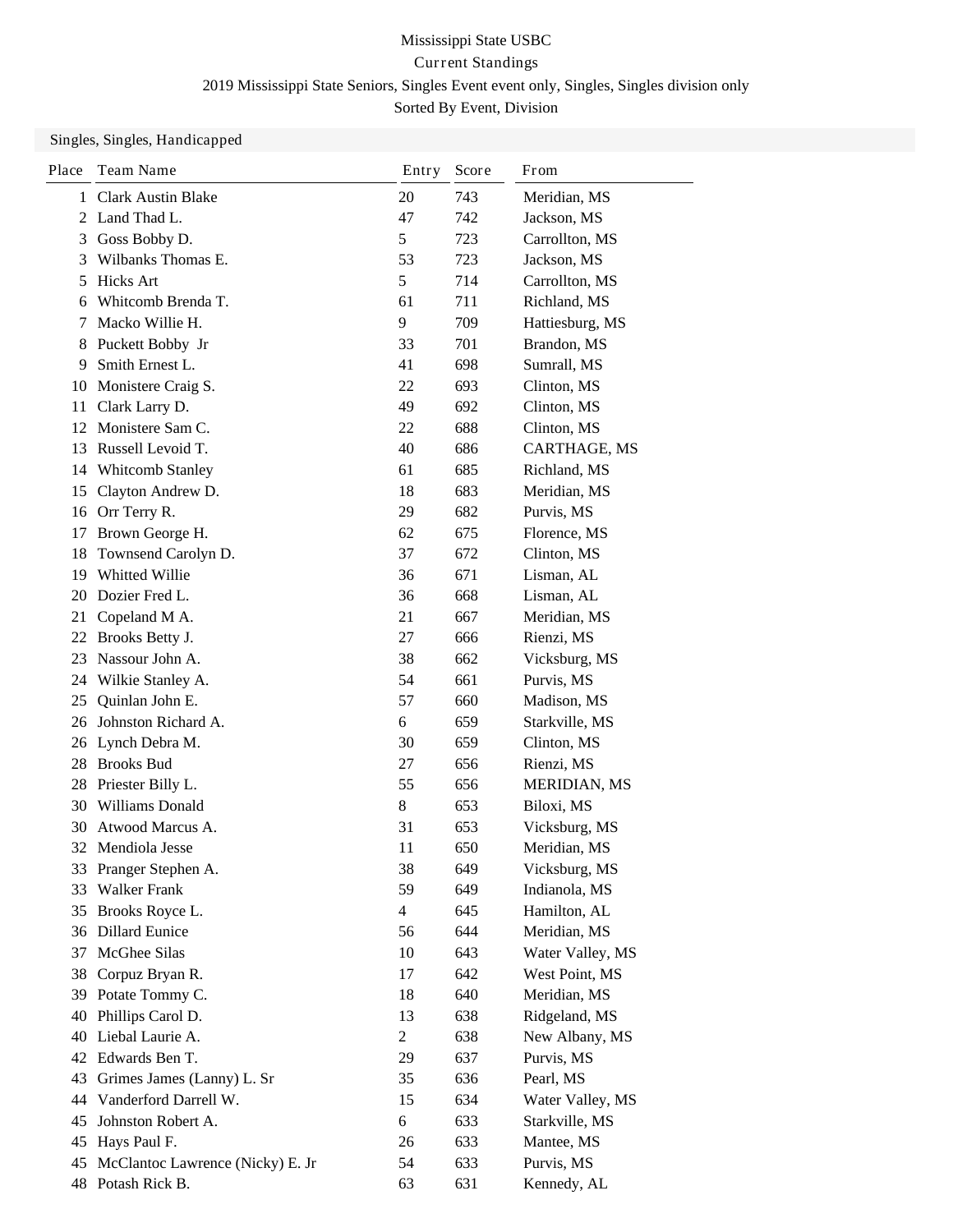| Place | Team Name              | Entry | Score | From                |
|-------|------------------------|-------|-------|---------------------|
| 49    | Menosky Richard S.     | 10    | 630   | Water Valley, MS    |
| 50    | Jackson Janice L.      | 7     | 629   | Gautier, MS         |
| 50    | Jackson Noel M.        | 14    | 629   | Vicksburg, MS       |
|       | 52 Parker John H.      | 11    | 628   | Meridian, MS        |
| 52    | Johnson Robert J.      | 35    | 628   | Pearl, MS           |
|       | 54 Rogers Robert R.    | 60    | 627   | Corinth, MS         |
| 55    | Williams Anthony F. Sr | 57    | 626   | Madison, MS         |
| 56    | Swauncy Wayne E.       | 7     | 625   | Gautier, MS         |
| 57    | Brackeen Bill          | 18    | 624   | Meridian, MS        |
| 57    | Vann Thomas S.         | 42    | 624   | MERIDIAN, MS        |
| 57    | Sellman Niel W.        | 1     | 624   | Hamilton, AL        |
| 60    | Leavell Daniel A.      | 38    | 623   | Vicksburg, MS       |
| 61    | Long Bobby L.          | 9     | 622   | Hattiesburg, MS     |
| 61    | Strange Jackie G.      | 14    | 622   | Vicksburg, MS       |
| 61    | Flounoil Roy L.        | 39    | 622   | Pearl, MS           |
| 61    | McKay William          | 57    | 622   | Madison, MS         |
| 61    | Potash Glenda          | 63    | 622   | Kennedy, AL         |
| 66    | Waddell Gary E.        | 26    | 621   | Mantee, MS          |
| 66    | Weaver Michael J.      | 38    | 621   | Vicksburg, MS       |
| 68    | Sanders James L.       | 5     | 620   | Carrollton, MS      |
| 68    | Oppedisano Peter A.    | 26    | 620   | Mantee, MS          |
| 70    | Taylor Kevin M.        | 63    | 619   | Kennedy, AL         |
| 71    | Coots William (Tom) T. | 30    | 616   | Clinton, MS         |
| 71    | Fullilove David B.     | 40    | 616   | CARTHAGE, MS        |
| 73    | Jackson Dexter J. Sr   | 7     | 615   | Gautier, MS         |
| 73    | Fike Bill              | 50    | 615   | Enterprise, MS      |
| 75    | VanderFord Debera G.   | 15    | 613   | Water Valley, MS    |
| 75    | Pettit James W.        | 30    | 613   | Clinton, MS         |
| 77    | Parent Kenneth A. Jr   | 12    | 612   | Long Beach, MS      |
| 78    | Jenkins Anthony W.     | 39    | 611   | Pearl, MS           |
| 79    | McNair William D.      | 52    | 609   | MERIDIAN, MS        |
| 80    | Jones James A.         | 24    | 608   | Brandon, MS         |
| 81    | Williams John E.       | 48    | 606   | Jackson, MS         |
| 81    | Watts Carl             | 48    | 606   | Jackson, MS         |
| 83    | Johnson Michael D.     | 32    | 605   | Oxford, MS          |
|       | 84 Shake Jack F.       | 6     | 604   | Starkville, MS      |
|       | 84 Powers Steven D.    | 10    | 604   | Water Valley, MS    |
| 84    | Blythe William H.      | 55    | 604   | <b>MERIDIAN, MS</b> |
| 87    | Sanders Pam            | 5     | 603   | Carrollton, MS      |
| 87    | Long William E.        | 41    | 603   | Sumrall, MS         |
| 89    | <b>Martin Stanley</b>  | 13    | 602   | Ridgeland, MS       |
| 89    | Gray Chuck O.          | 50    | 602   | Enterprise, MS      |
| 91    | Jackson Terry M.       | 14    | 601   | Vicksburg, MS       |
|       | 92 Bell William H.     | 16    | 599   | Columbus, MS        |
| 92    | Tompkins Gregory K.    | 17    | 599   | West Point, MS      |
| 94    | Walker James Q.        | 11    | 598   | Meridian, MS        |
|       | 94 Wilcher Paul        | 40    | 598   | CARTHAGE, MS        |
|       | 96 Brown Jim T.        | 12    | 596   | Long Beach, MS      |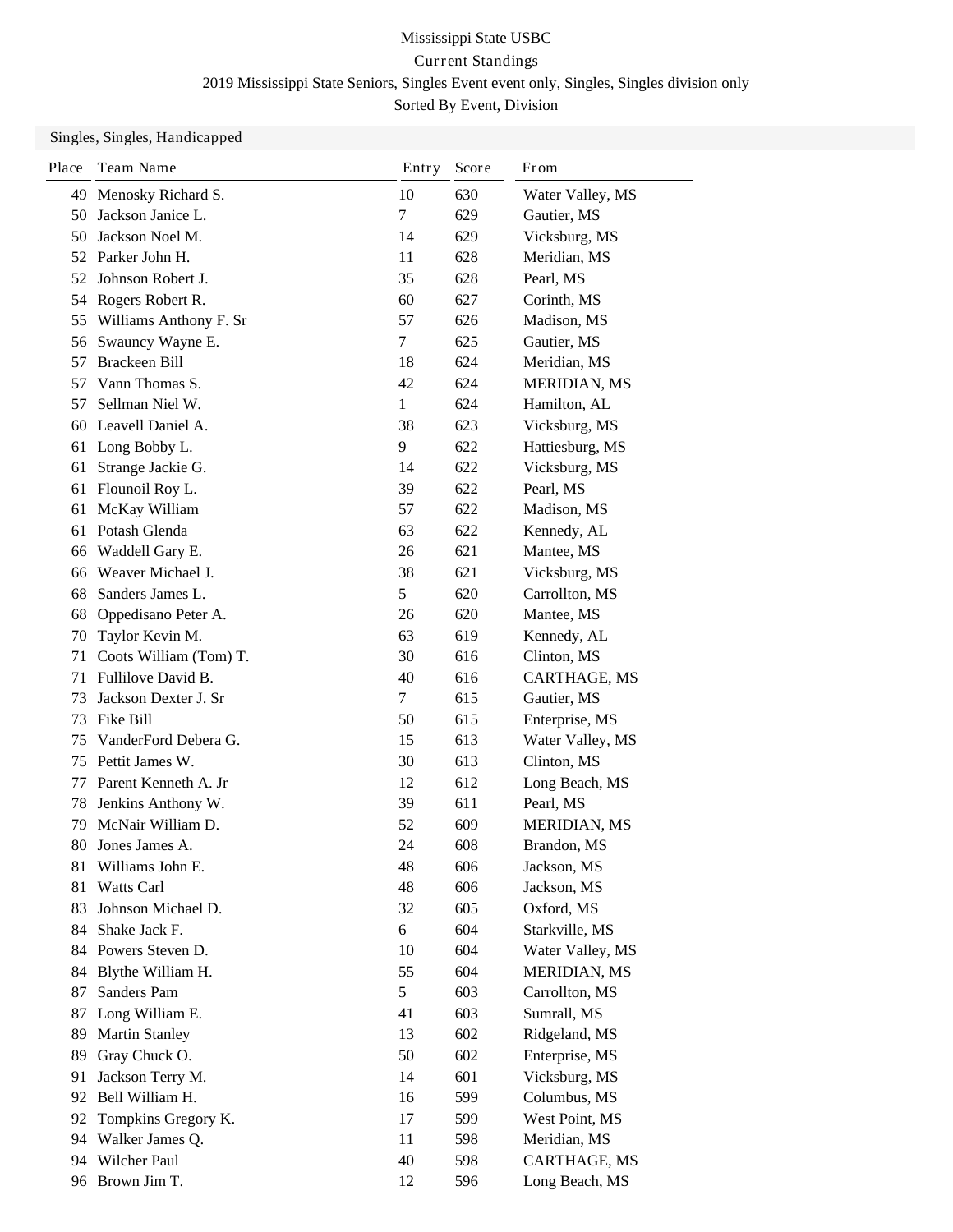| <b>Myers Neal</b><br>6<br>595<br>Starkville, MS<br>97<br>30<br>Clinton, MS<br>Atwood Tony M.<br>595<br>97.<br>Bruister Herbert C.<br>Meridian, MS<br>19<br>595<br>97<br>Jefferson Bob<br>57<br>595<br>Madison, MS<br>97<br>Fletcher Robert E.<br>61<br>595<br>Richland, MS<br>97.<br>102 Koehn Wesley A.<br>26<br>594<br>Mantee, MS<br>103 Bigelow James N.<br>Columbus, MS<br>16<br>593<br>103 Ruffin Maryon<br>36<br>593<br>Lisman, AL<br><b>Smart Toady</b><br>27<br>592<br>Rienzi, MS<br>105<br>106 Akins Williiams H.<br>591<br>15<br>Water Valley, MS<br>106 Maykowski Stephen E.<br>17<br>591<br>West Point, MS<br>108 Bell Larry G.<br>$\,8\,$<br>590<br>Biloxi, MS<br>Wood Johnny R.<br>109<br>15<br>589<br>Water Valley, MS<br>109 Ratcliff James R.<br>16<br>589<br>Columbus, MS<br>40<br>109 King Dewayne<br>CARTHAGE, MS<br>589 |  |
|----------------------------------------------------------------------------------------------------------------------------------------------------------------------------------------------------------------------------------------------------------------------------------------------------------------------------------------------------------------------------------------------------------------------------------------------------------------------------------------------------------------------------------------------------------------------------------------------------------------------------------------------------------------------------------------------------------------------------------------------------------------------------------------------------------------------------------------------|--|
|                                                                                                                                                                                                                                                                                                                                                                                                                                                                                                                                                                                                                                                                                                                                                                                                                                              |  |
|                                                                                                                                                                                                                                                                                                                                                                                                                                                                                                                                                                                                                                                                                                                                                                                                                                              |  |
|                                                                                                                                                                                                                                                                                                                                                                                                                                                                                                                                                                                                                                                                                                                                                                                                                                              |  |
|                                                                                                                                                                                                                                                                                                                                                                                                                                                                                                                                                                                                                                                                                                                                                                                                                                              |  |
|                                                                                                                                                                                                                                                                                                                                                                                                                                                                                                                                                                                                                                                                                                                                                                                                                                              |  |
|                                                                                                                                                                                                                                                                                                                                                                                                                                                                                                                                                                                                                                                                                                                                                                                                                                              |  |
|                                                                                                                                                                                                                                                                                                                                                                                                                                                                                                                                                                                                                                                                                                                                                                                                                                              |  |
|                                                                                                                                                                                                                                                                                                                                                                                                                                                                                                                                                                                                                                                                                                                                                                                                                                              |  |
|                                                                                                                                                                                                                                                                                                                                                                                                                                                                                                                                                                                                                                                                                                                                                                                                                                              |  |
|                                                                                                                                                                                                                                                                                                                                                                                                                                                                                                                                                                                                                                                                                                                                                                                                                                              |  |
|                                                                                                                                                                                                                                                                                                                                                                                                                                                                                                                                                                                                                                                                                                                                                                                                                                              |  |
|                                                                                                                                                                                                                                                                                                                                                                                                                                                                                                                                                                                                                                                                                                                                                                                                                                              |  |
|                                                                                                                                                                                                                                                                                                                                                                                                                                                                                                                                                                                                                                                                                                                                                                                                                                              |  |
|                                                                                                                                                                                                                                                                                                                                                                                                                                                                                                                                                                                                                                                                                                                                                                                                                                              |  |
|                                                                                                                                                                                                                                                                                                                                                                                                                                                                                                                                                                                                                                                                                                                                                                                                                                              |  |
| 109<br>Cromeans Willie<br>1<br>589<br>Hamilton, AL                                                                                                                                                                                                                                                                                                                                                                                                                                                                                                                                                                                                                                                                                                                                                                                           |  |
| Smith Lamar<br>113<br>60<br>585<br>Corinth, MS                                                                                                                                                                                                                                                                                                                                                                                                                                                                                                                                                                                                                                                                                                                                                                                               |  |
| 114 Williams Andrew<br>13<br>584<br>Ridgeland, MS                                                                                                                                                                                                                                                                                                                                                                                                                                                                                                                                                                                                                                                                                                                                                                                            |  |
| Scheidler Lloyd (Lumpy) V.<br>24<br>584<br>Brandon, MS<br>114                                                                                                                                                                                                                                                                                                                                                                                                                                                                                                                                                                                                                                                                                                                                                                                |  |
| 116 Brown Johnny R.<br>Biloxi, MS<br>8<br>582                                                                                                                                                                                                                                                                                                                                                                                                                                                                                                                                                                                                                                                                                                                                                                                                |  |
| Magee Robert (Bob) L.<br>48<br>581<br>Jackson, MS<br>117                                                                                                                                                                                                                                                                                                                                                                                                                                                                                                                                                                                                                                                                                                                                                                                     |  |
| <b>HEERING MIKE</b><br>$\overline{4}$<br>Hamilton, AL<br>118<br>580                                                                                                                                                                                                                                                                                                                                                                                                                                                                                                                                                                                                                                                                                                                                                                          |  |
| 118 Lyles J. (Gary)<br>33<br>580<br>Brandon, MS                                                                                                                                                                                                                                                                                                                                                                                                                                                                                                                                                                                                                                                                                                                                                                                              |  |
| 120 Rowland William W. Jr<br>32<br>579<br>Oxford, MS                                                                                                                                                                                                                                                                                                                                                                                                                                                                                                                                                                                                                                                                                                                                                                                         |  |
| Hairston Harland<br>8<br>577<br>Biloxi, MS<br>121                                                                                                                                                                                                                                                                                                                                                                                                                                                                                                                                                                                                                                                                                                                                                                                            |  |
| Cooper Darrell A. Sr<br>29<br>576<br>Purvis, MS<br>122                                                                                                                                                                                                                                                                                                                                                                                                                                                                                                                                                                                                                                                                                                                                                                                       |  |
| 123 Engels Tony M.<br>14<br>Vicksburg, MS<br>573                                                                                                                                                                                                                                                                                                                                                                                                                                                                                                                                                                                                                                                                                                                                                                                             |  |
| 124 Davis Donald E.<br>39<br>572<br>Pearl, MS                                                                                                                                                                                                                                                                                                                                                                                                                                                                                                                                                                                                                                                                                                                                                                                                |  |
| Rogers Linda B.<br>571<br>Columbus, MS<br>125<br>16                                                                                                                                                                                                                                                                                                                                                                                                                                                                                                                                                                                                                                                                                                                                                                                          |  |
| 29<br>Fiala Andrew F. III<br>571<br>Purvis, MS<br>125                                                                                                                                                                                                                                                                                                                                                                                                                                                                                                                                                                                                                                                                                                                                                                                        |  |
| Taylor Mary A.<br>63<br>Kennedy, AL<br>127<br>570                                                                                                                                                                                                                                                                                                                                                                                                                                                                                                                                                                                                                                                                                                                                                                                            |  |
| 19<br>128 Luse Charles N.<br>569<br>Meridian, MS                                                                                                                                                                                                                                                                                                                                                                                                                                                                                                                                                                                                                                                                                                                                                                                             |  |
| 568<br>129 Turner Earl C.<br>25<br>MERIDIAN, MS                                                                                                                                                                                                                                                                                                                                                                                                                                                                                                                                                                                                                                                                                                                                                                                              |  |
| 130 Bidstrup Jean<br>25<br>567<br><b>MERIDIAN, MS</b>                                                                                                                                                                                                                                                                                                                                                                                                                                                                                                                                                                                                                                                                                                                                                                                        |  |
| 49<br>130 Pleasant Stanley E.<br>567<br>Clinton, MS                                                                                                                                                                                                                                                                                                                                                                                                                                                                                                                                                                                                                                                                                                                                                                                          |  |
| 132 Long Wesley J.<br>9<br>Hattiesburg, MS<br>565                                                                                                                                                                                                                                                                                                                                                                                                                                                                                                                                                                                                                                                                                                                                                                                            |  |
| 133 Parker John H.<br>Meridian, MS<br>56<br>564                                                                                                                                                                                                                                                                                                                                                                                                                                                                                                                                                                                                                                                                                                                                                                                              |  |
| 134 Ahlvin Alder F.<br>31<br>561<br>Vicksburg, MS                                                                                                                                                                                                                                                                                                                                                                                                                                                                                                                                                                                                                                                                                                                                                                                            |  |
| 135 Liebal David P.<br>$\overline{2}$<br>560<br>New Albany, MS                                                                                                                                                                                                                                                                                                                                                                                                                                                                                                                                                                                                                                                                                                                                                                               |  |
| 136 Crews Donna M.<br>31<br>Vicksburg, MS<br>558                                                                                                                                                                                                                                                                                                                                                                                                                                                                                                                                                                                                                                                                                                                                                                                             |  |
| Griffith Jimmy D. Jr<br>46<br>557<br>Hattiesburg, MS<br>137                                                                                                                                                                                                                                                                                                                                                                                                                                                                                                                                                                                                                                                                                                                                                                                  |  |
| 138 Foster Guy W.<br>54<br>Purvis, MS<br>556                                                                                                                                                                                                                                                                                                                                                                                                                                                                                                                                                                                                                                                                                                                                                                                                 |  |
| Thrasher James W.<br>$\overline{4}$<br>139<br>555<br>Hamilton, AL                                                                                                                                                                                                                                                                                                                                                                                                                                                                                                                                                                                                                                                                                                                                                                            |  |
| Savoy Milton W.<br>Meridian, MS<br>139<br>11<br>555                                                                                                                                                                                                                                                                                                                                                                                                                                                                                                                                                                                                                                                                                                                                                                                          |  |
| Jackson, MS<br>139 Lewis Kenyarder Sr<br>47<br>555                                                                                                                                                                                                                                                                                                                                                                                                                                                                                                                                                                                                                                                                                                                                                                                           |  |
| 142 Hawkins S.B.<br>$\tau$<br>554<br>Gautier, MS                                                                                                                                                                                                                                                                                                                                                                                                                                                                                                                                                                                                                                                                                                                                                                                             |  |
| 143 Ellis David W. Jr<br>46<br>549<br>Hattiesburg, MS                                                                                                                                                                                                                                                                                                                                                                                                                                                                                                                                                                                                                                                                                                                                                                                        |  |
| 144 Yelverton Carolyn L.<br>Clinton, MS<br>37<br>545                                                                                                                                                                                                                                                                                                                                                                                                                                                                                                                                                                                                                                                                                                                                                                                         |  |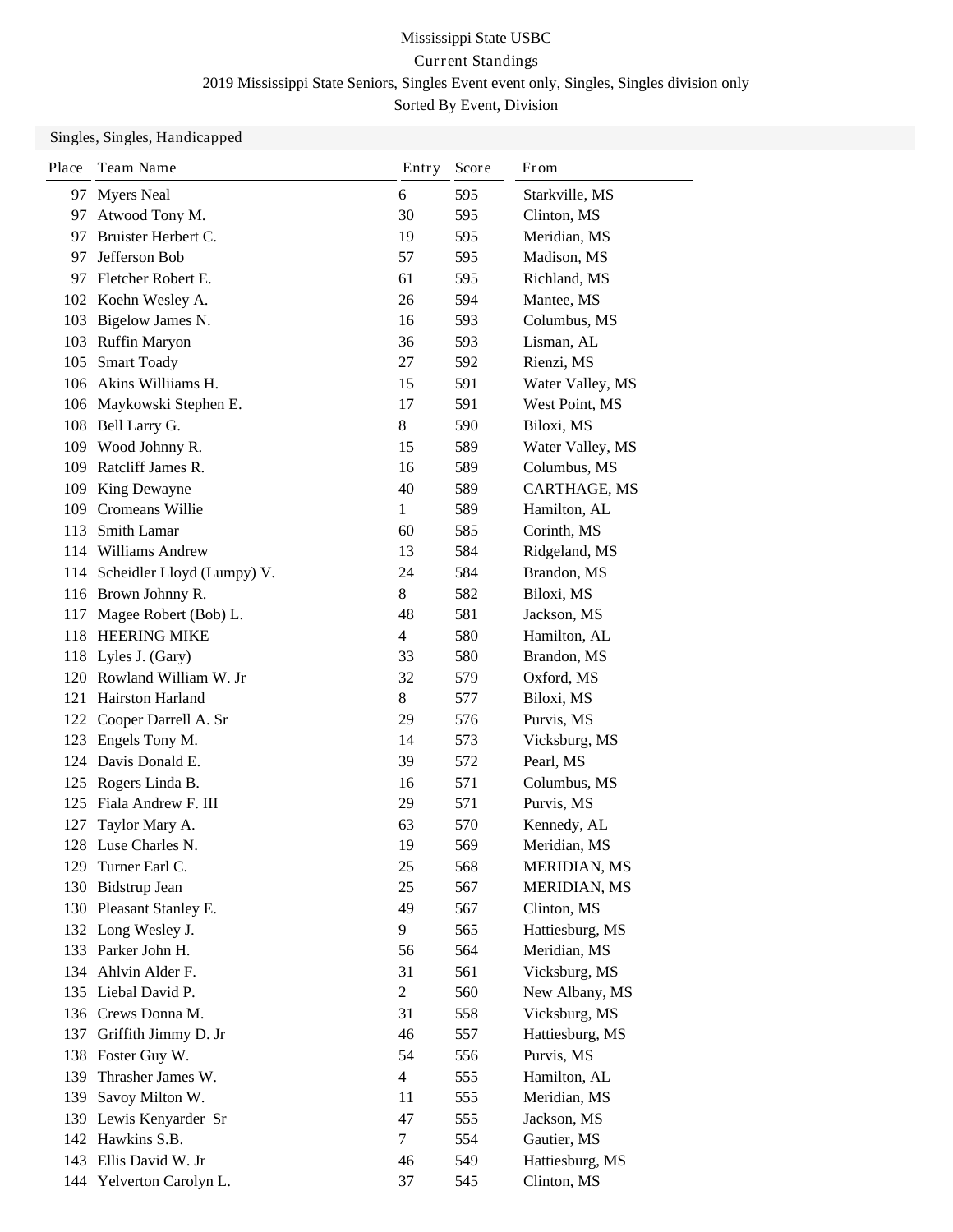| Place | Team Name               | Entry | Score | From            |
|-------|-------------------------|-------|-------|-----------------|
| 145   | Barnidge Linda F.       | 37    | 543   | Clinton, MS     |
| 146   | Titus Maximillian J.    | 12    | 542   | Long Beach, MS  |
| 147   | Fletcher Shuana F.      | 61    | 539   | Richland, MS    |
| 148   | Harvison Jimmy D.       | 44    | 538   | Laurel, MS      |
| 149   | <b>Holt Ronnie</b>      | 3     | 535   | Mooreville, MS  |
| 150   | <b>Banks Paul</b>       | 59    | 534   | Indianola, MS   |
| 150   | White Barbara           | 2     | 534   | New Albany, MS  |
|       | 152 Hayes James E.      | 59    | 530   | Indianola, MS   |
| 153   | <b>Mcclinton Leslie</b> | 36    | 529   | Lisman, AL      |
| 154   | <b>Matthews Ronald</b>  | 17    | 528   | West Point, MS  |
| 155   | Cheatwood Randall S.    | 31    | 527   | Vicksburg, MS   |
| 156   | Boone Kenneth L.        | 44    | 526   | Laurel, MS      |
| 157   | Fugitt Ruben B.         | 27    | 521   | Rienzi, MS      |
| 158   | Thurlow Richard B.      | 32    | 518   | Oxford, MS      |
| 159   | Kyser Douglas P.        | 32    | 516   | Oxford, MS      |
| 160   | <b>Gonzales Mark</b>    | 9     | 512   | Hattiesburg, MS |
| 161   | White Earle E.          | 2     | 511   | New Albany, MS  |
| 162   | Small Curley L.         | 13    | 508   | Ridgeland, MS   |
| 163   | Jackson Ladell          | 59    | 507   | Indianola, MS   |
|       | 164 Farmer Keith        | 62    | 504   | Florence, MS    |
| 165   | Ostenson Terry A.       | 12    | 488   | Long Beach, MS  |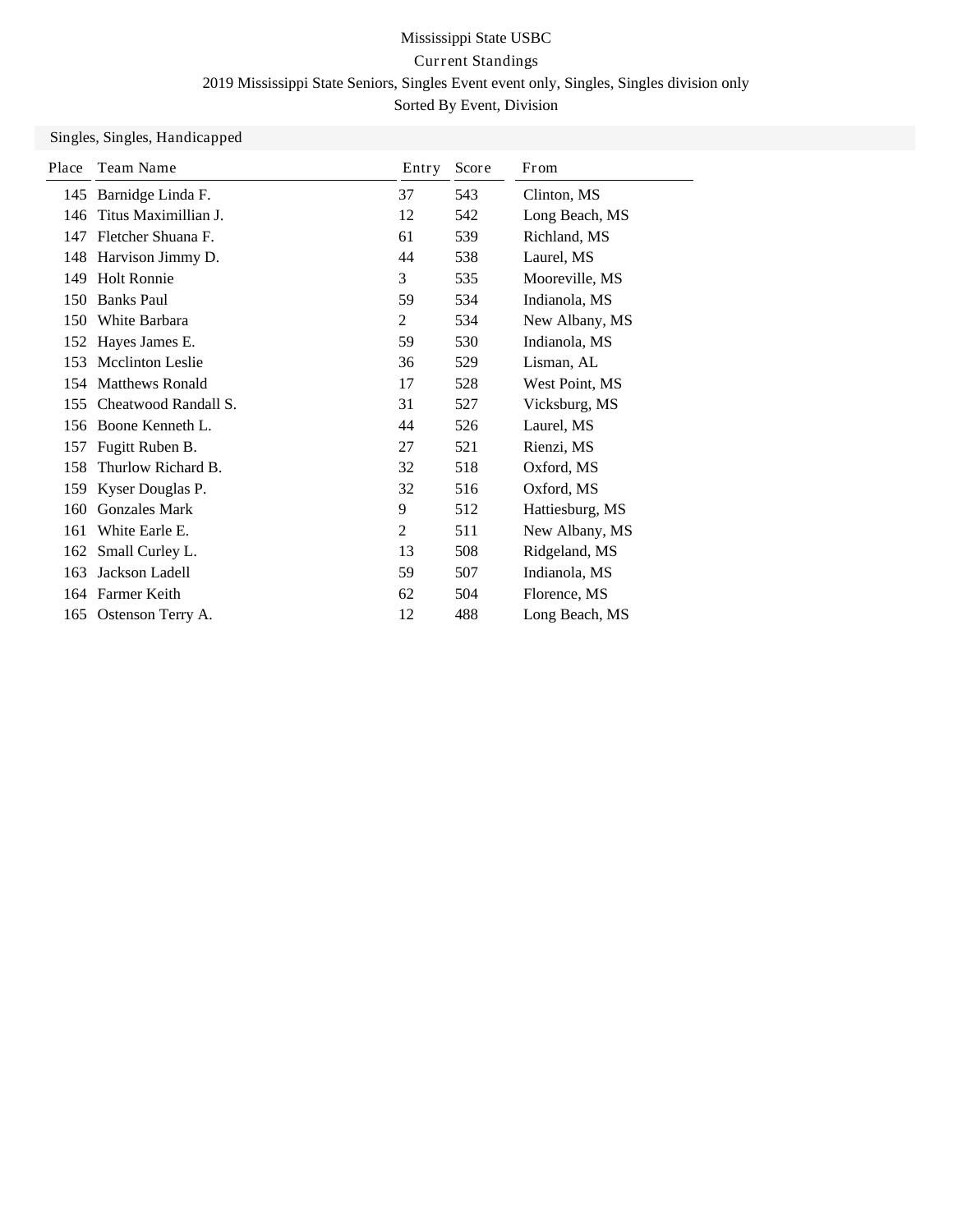### Mississippi State USBC Final Prize Listing 2019 Mississippi State Seniors Sorted By Event, Division

#### Team, Team, Handicapped

| Place          | Team name                              | Entry      | <u>Score</u> | Prize      | From         |
|----------------|----------------------------------------|------------|--------------|------------|--------------|
|                | Land's End                             | 62         | 2,682        | \$1,000.00 | Florence, MS |
| $\overline{2}$ | Fannin Lanes Pro Shop                  | 57         | 2,623        | \$600.00   | Madison, MS  |
| 3              | Lyles Signature Homes                  | 33         | 2,613        | \$260.00   | Brandon, MS  |
| 4              | Mr Discount Drugs                      | 19         | 2,583        | \$120.00   | Meridian, MS |
|                | Total prizes awarded in this division: | \$1,980.00 |              |            |              |
|                | Total prizes awarded in this event:    | \$1,980.00 |              |            |              |

#### Doubles, Doubles, Handicapped

| Place | Team name                                                | Entry | Score | Prize    | From           |
|-------|----------------------------------------------------------|-------|-------|----------|----------------|
| 1     | Hayes, James E / Banks, Paul                             | 59    | 1,458 | \$750.00 | Indianola, MS  |
| 2     | Fike, Bill / Gray, Chuck O                               | 50    | 1,412 | \$450.00 | Enterprise, MS |
| 3     | Monistere, Sam C / Monistere, Craig S                    | 22    | 1,402 | \$325.00 | Clinton, MS    |
| 4     | Cooper, Darrell A, Sr / Foster, Guy W                    | 54    | 1,372 | \$300.00 | Purvis, MS     |
| 5     | Lyles, J. (Gary) / Puckett, Bobby, Jr                    | 33    | 1,363 | \$250.00 | Brandon, MS    |
| 6     | Edwards, Ben T / Orr, Terry R                            | 45    | 1,357 | \$225.00 | Cedarbluff, MS |
| 7     | Land, Thad L / Brown, George H                           | 62    | 1,355 | \$200.00 | Florence, MS   |
| 8     | Wilkie, Stanley A / McClantoc, Lawrence (Nicky)<br>E, Jr | 54    | 1,349 | \$175.00 | Purvis, MS     |
| 9     | Farmer, Keith / Watts, Carl                              | 62    | 1,342 | \$150.00 | Florence, MS   |
| 10    | Orr, Terry R / Fiala, Andrew F, III                      | 29    | 1,336 | \$102.50 | Purvis, MS     |
| 10    | Clark, Larry D / Farmer, Keith                           | 49    | 1,336 | \$102.50 | Clinton, MS    |
| 12    | Wilbanks, Thomas E / Monistere, Craig S                  | 53    | 1,334 | \$60.00  | Jackson, MS    |

Total prizes awarded in this division: \$3,090.00

Total prizes awarded in this event: \$3,090.00

| Place | Team name           | Entry | <b>Score</b> | Prize    | <b>From</b>     |
|-------|---------------------|-------|--------------|----------|-----------------|
|       | Clark, Austin Blake | 20    | 743          | \$500.00 | Meridian, MS    |
| 2     | Land, Thad L        | 47    | 742          | \$300.00 | Jackson, MS     |
| 3     | Goss, Bobby D       | 5     | 723          | \$230.00 | Carrollton, MS  |
| 3     | Wilbanks, Thomas E  | 53    | 723          | \$230.00 | Jackson, MS     |
| 5     | Hicks, Art          | 5     | 714          | \$185.00 | Carrollton, MS  |
| 6     | Whitcomb, Brenda T  | 61    | 711          | \$160.00 | Richland, MS    |
| 7     | Macko, Willie H     | 9     | 709          | \$135.00 | Hattiesburg, MS |
| 8     | Puckett, Bobby      | 33    | 701          | \$125.00 | Brandon, MS     |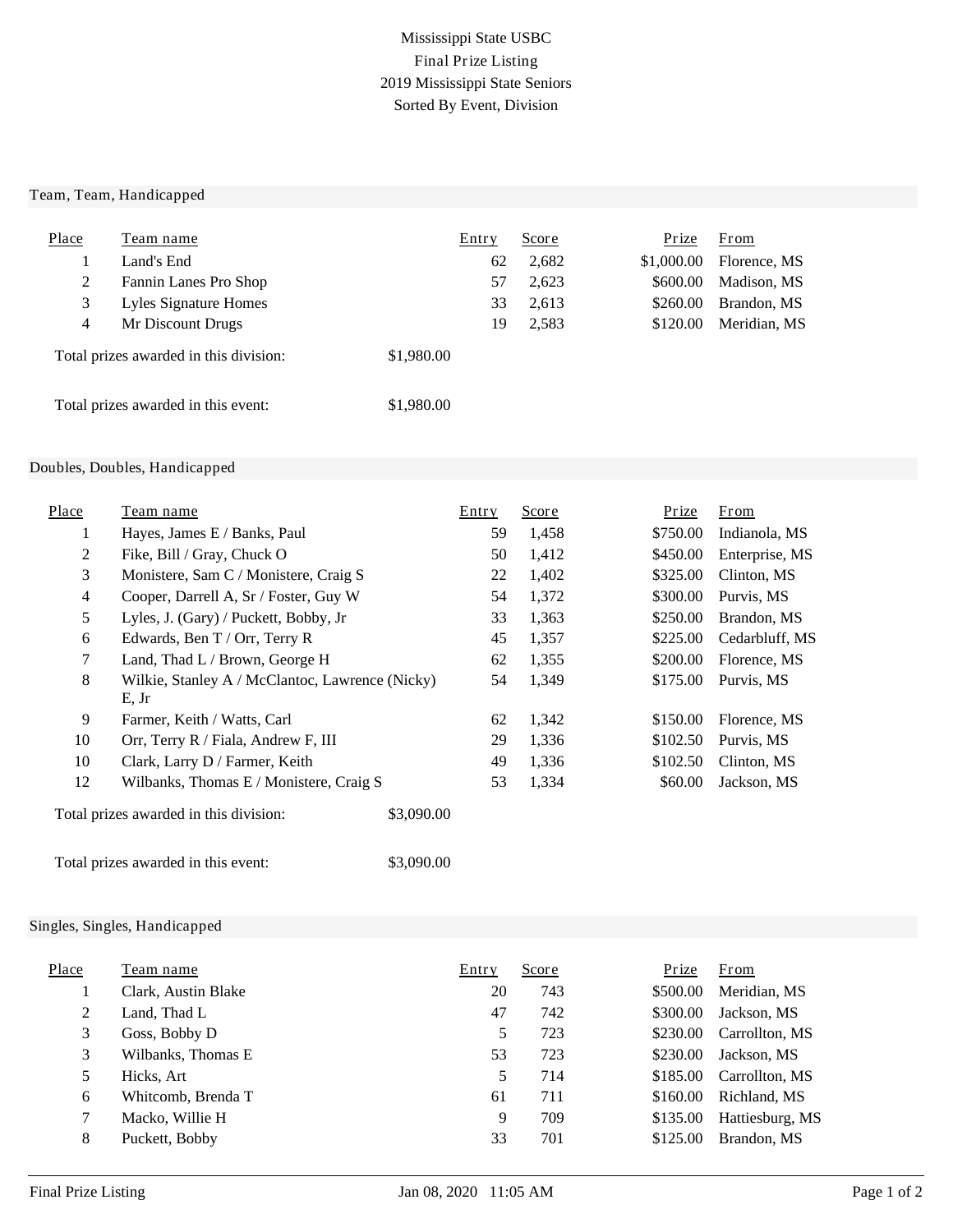## Mississippi State USBC Final Prize Listing 2019 Mississippi State Seniors Sorted By Event, Division

| 9  | Monistere, Craig S                       |            | 22 | 693 | \$110.00 | Clinton, MS  |
|----|------------------------------------------|------------|----|-----|----------|--------------|
| 10 | Clark, Larry D                           |            | 49 | 692 | \$100.00 | Clinton, MS  |
| 11 | Monistere, Sam C                         |            | 22 | 688 | \$90.00  | Clinton, MS  |
| 12 | Russell, Levoid T                        |            | 40 | 686 | \$80.00  | CARTHAGE, MS |
| 13 | Whitcomb, Stanley                        |            | 61 | 685 | \$75.00  | Richland, MS |
| 14 | Clayton, Andrew D                        |            | 18 | 683 | \$70.00  | Meridian, MS |
| 15 | Orr, Terry R                             |            | 29 | 682 | \$61.00  | Purvis, MS   |
| 16 | Brown, George H                          |            | 62 | 675 | \$55.00  | Florence, MS |
| 17 | Smith, Lamar                             |            | 41 | 673 | \$50.00  | Sumrall, MS  |
| 18 | Townsend, Carolyn D                      |            | 37 | 672 | \$45.00  | Clinton, MS  |
| 19 | Whitted, Willie                          |            | 36 | 671 | \$40.00  | Lisman, AL   |
| 20 | Dozier, Fred L                           |            | 36 | 668 | \$39.00  | Lisman, AL   |
| 21 | Copeland, MA                             |            | 21 | 667 | \$35.00  | Meridian, MS |
| 22 | Brooks, Betty J                          |            | 27 | 666 | \$30.00  | Rienzi, MS   |
|    | Total prizes awarded in this division:   | \$2,745.00 |    |     |          |              |
|    | Total prizes awarded in this event:      | \$2,745.00 |    |     |          |              |
|    | Total prizes awarded in this tournament: | \$7,815.00 |    |     |          |              |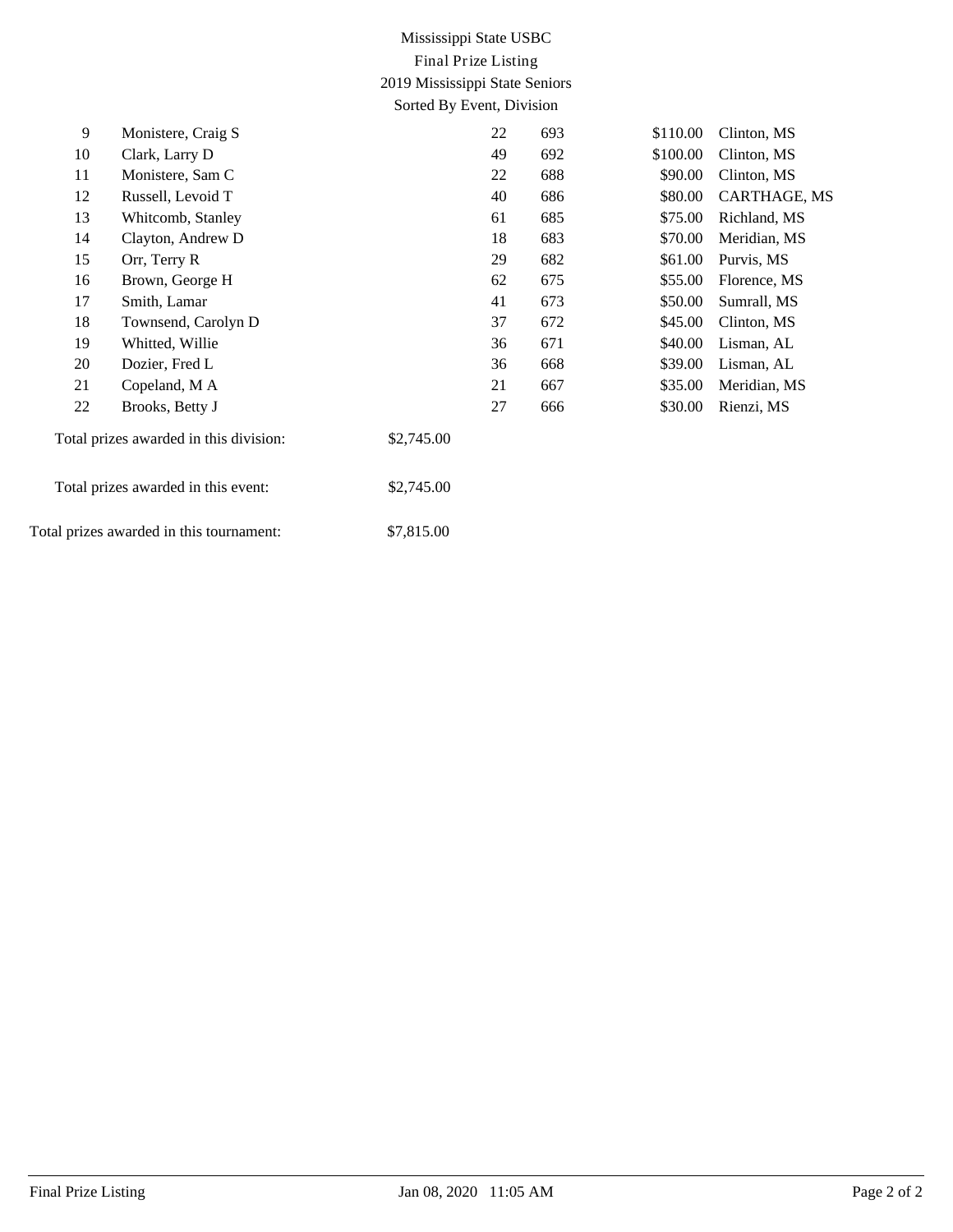### All Events, Class A, Handicapped

| Place | Team Name               | Entry | Score | From                |
|-------|-------------------------|-------|-------|---------------------|
| 1     | Johnston Robert A.      | 6     | 1,325 | Starkville, MS      |
| 2     | <b>Whitted Willie</b>   | 36    | 1,317 | Lisman, AL          |
| 3     | Flounoil Roy L.         | 39    | 1,280 | Pearl, MS           |
|       | Dozier Fred L.          | 36    | 1,264 | Lisman, AL          |
| 5     | Waddell Gary E.         | 26    | 1,247 | Mantee, MS          |
| 6     | Rogers Robert R.        | 60    | 1,243 | Corinth, MS         |
| 7     | Wilcher Paul            | 40    | 1,225 | CARTHAGE, MS        |
| 8     | Johnston Richard A.     | 6     | 1,187 | Starkville, MS      |
| 9     | Oppedisano Peter A.     | 26    | 1,186 | Mantee, MS          |
| 10    | Bidstrup Jean           | 25    | 1,176 | <b>MERIDIAN, MS</b> |
| 11    | Jones James A.          | 24    | 1,168 | Brandon, MS         |
| 12    | Boone Kenneth L.        | 44    | 1,164 | Laurel, MS          |
| 13    | Bruister Herbert C.     | 19    | 1,142 | Meridian, MS        |
| 14    | <b>Mcclinton Leslie</b> | 36    | 1,133 | Lisman, AL          |
| 15    | Menosky Richard S.      | 10    | 1,131 | Water Valley, MS    |
| 16    | Engels Tony M.          | 14    | 1,128 | Vicksburg, MS       |
| 17    | Jackson Ladell          | 59    | 1,124 | Indianola, MS       |
| 18    | Rowland William W. Jr   | 32    | 1,116 | Oxford, MS          |

#### All Events, Class B, Handicapped

| Team Name                  | Entry | Score | From             |
|----------------------------|-------|-------|------------------|
| Land Thad L.               | 47    | 1,419 | Jackson, MS      |
| Brown George H.            | 62    | 1,359 | Florence, MS     |
| Macko Willie H.            | 9     | 1,359 | Hattiesburg, MS  |
| Grimes James (Lanny) L. Sr | 35    | 1,354 | Pearl, MS        |
| Fullilove David B.         | 40    | 1,353 | CARTHAGE, MS     |
| Goss Bobby D.              | 5     | 1,347 | Carrollton, MS   |
| Wilkie Stanley A.          | 54    | 1,341 | Purvis, MS       |
| <b>Dillard Eunice</b>      | 56    | 1,298 | Meridian, MS     |
| Phillips Carol D.          | 13    | 1,287 | Ridgeland, MS    |
| Strange Jackie G.          | 14    | 1,258 | Vicksburg, MS    |
| Luse Charles N.            | 19    | 1,235 | Meridian, MS     |
| Cooper Darrell A. Sr       | 29    | 1,221 | Purvis, MS       |
| Swauncy Wayne E.           | 7     | 1,214 | Gautier, MS      |
| <b>Brooks Bud</b>          | 27    | 1,210 | Rienzi, MS       |
| Potash Glenda              | 63    | 1,208 | Kennedy, AL      |
| <b>Banks Paul</b>          | 59    | 1,206 | Indianola, MS    |
| Powers Steven D.           | 10    | 1,206 | Water Valley, MS |
| Wood Johnny R.             | 15    | 1,205 | Water Valley, MS |
| <b>Holt Ronnie</b>         | 3     | 1,203 | Mooreville, MS   |
| Tompkins Gregory K.        | 17    | 1,198 | West Point, MS   |
| Hawkins S.B.               | 7     | 1,195 | Gautier, MS      |
| Long Bobby L.              | 9     | 1,192 | Hattiesburg, MS  |
| Bell Larry G.              | 8     | 1,185 | Biloxi, MS       |
| Davis Donald E.            | 39    | 1,183 | Pearl, MS        |
| Williams John E.           | 48    | 1,180 | Jackson, MS      |
| Magee Robert (Bob) L.      | 48    | 1,172 | Jackson, MS      |
| King Dewayne               | 40    | 1,157 | CARTHAGE, MS     |
|                            |       |       |                  |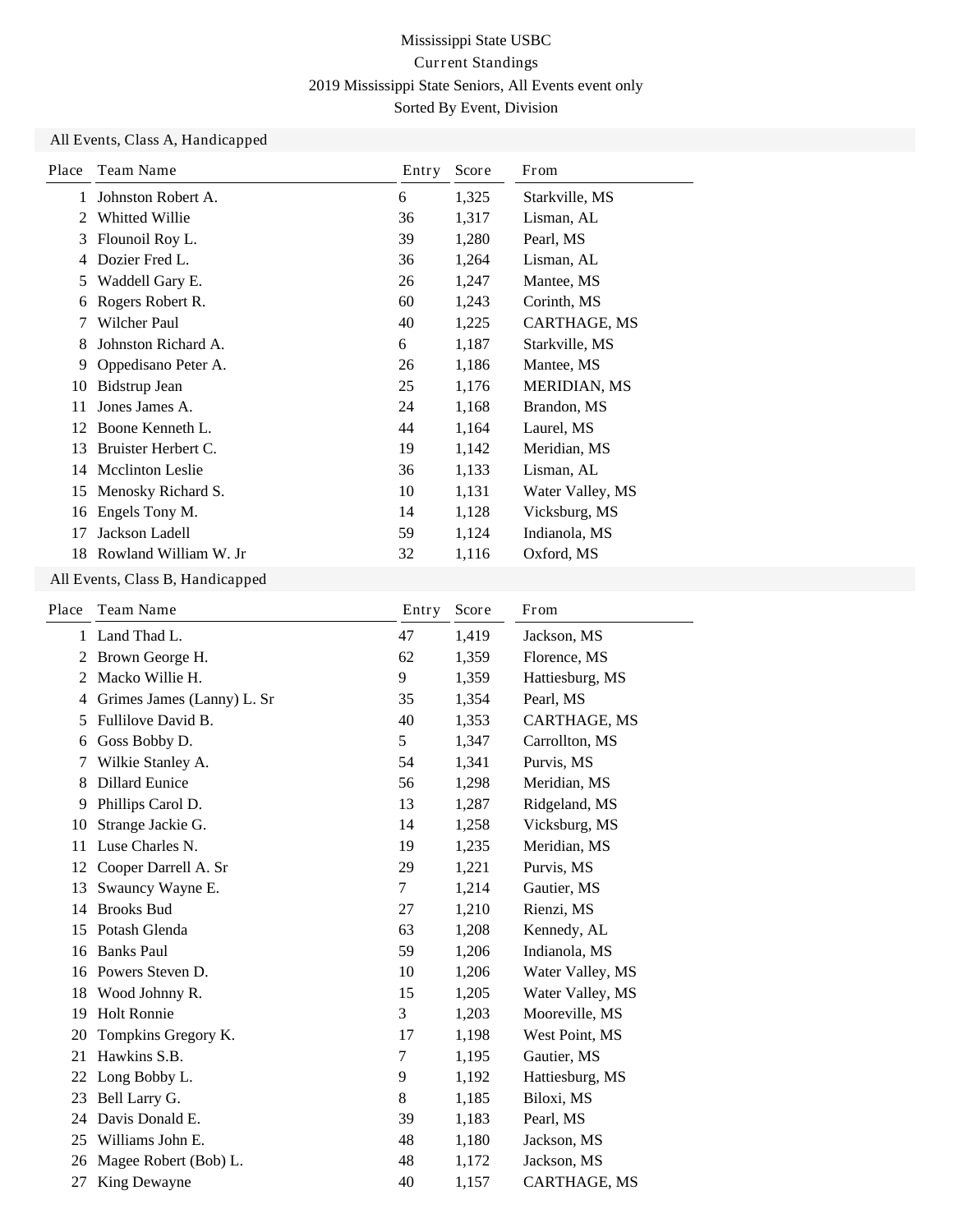#### All Events, Class B, Handicapped

| Place | Team Name               | Entry | Score | From           |
|-------|-------------------------|-------|-------|----------------|
|       | 28 Potash Rick B.       | 63    | 1,153 | Kennedy, AL    |
|       | 29 HEERING MIKE         | 4     | 1.149 | Hamilton, AL   |
|       | 30 White Barbara        | 2     | 1.133 | New Albany, MS |
|       | 31 Yelverton Carolyn L. | 37    | 1.102 | Clinton, MS    |
|       | 32 White Earle E.       |       | 1.073 | New Albany, MS |

### All Events, Class C, Handicapped

| Place                            | Team Name              | Entry          | Score | From                |
|----------------------------------|------------------------|----------------|-------|---------------------|
| 1                                | Clark Austin Blake     | 20             | 1,431 | Meridian, MS        |
| 2                                | Clark Larry D.         | 49             | 1,341 | Clinton, MS         |
| 3                                | Williams Donald        | 8              | 1,335 | Biloxi, MS          |
| 4                                | Quinlan John E.        | 57             | 1,333 | Madison, MS         |
| 5                                | Whitcomb Stanley       | 61             | 1,325 | Richland, MS        |
| 6                                | Townsend Carolyn D.    | 37             | 1,319 | Clinton, MS         |
| 7                                | <b>Walker Frank</b>    | 59             | 1,301 | Indianola, MS       |
| 8                                | Mendiola Jesse         | 11             | 1,299 | Meridian, MS        |
| 9                                | Brooks Betty J.        | 27             | 1,280 | Rienzi, MS          |
| 10                               | Sanders James L.       | 5              | 1,277 | Carrollton, MS      |
| 11                               | Jackson Dexter J. Sr   | 7              | 1,275 | Gautier, MS         |
| 12                               | Coots William (Tom) T. | 30             | 1,253 | Clinton, MS         |
| 12                               | Russell Levoid T.      | 40             | 1,253 | CARTHAGE, MS        |
| 14                               | Watts Carl             | 48             | 1,247 | Jackson, MS         |
| 15                               | Foster Guy W.          | 54             | 1,231 | Purvis, MS          |
| 16                               | Taylor Kevin M.        | 63             | 1,224 | Kennedy, AL         |
| 17                               | Brown Jim T.           | 12             | 1,209 | Long Beach, MS      |
| 18                               | Matthews Ronald        | 17             | 1,205 | West Point, MS      |
| 19                               | Savoy Milton W.        | 11             | 1,198 | Meridian, MS        |
| 20                               | Jenkins Anthony W.     | 39             | 1,197 | Pearl, MS           |
| 21                               | Farmer Keith           | 62             | 1,191 | Florence, MS        |
| 22                               | Hairston Harland       | 8              | 1,189 | Biloxi, MS          |
| 23                               | <b>Martin Stanley</b>  | 13             | 1,182 | Ridgeland, MS       |
| 24                               | Sanders Pam            | 5              | 1,179 | Carrollton, MS      |
| 25                               | Long Wesley J.         | 9              | 1,175 | Hattiesburg, MS     |
| 26                               | Hays Paul F.           | 26             | 1,173 | Mantee, MS          |
| 27                               | Blythe William H.      | 55             | 1,170 | <b>MERIDIAN, MS</b> |
| 28                               | Barnidge Linda F.      | 37             | 1,153 | Clinton, MS         |
| 29                               | Small Curley L.        | 13             | 1,138 | Ridgeland, MS       |
| 30                               | Rogers Linda B.        | 16             | 1,125 | Columbus, MS        |
| 31                               | Ahlvin Alder F.        | 31             | 1,123 | Vicksburg, MS       |
| 32                               | Williams Andrew        | 13             | 1,116 | Ridgeland, MS       |
| 33                               | Liebal David P.        | $\overline{c}$ | 1,094 | New Albany, MS      |
| 34                               | Titus Maximillian J.   | 12             | 1,078 | Long Beach, MS      |
| 35                               | Ostenson Terry A.      | 12             | 1,063 | Long Beach, MS      |
|                                  | 36 Adams Carl E.       | 10             | 581   | Water Valley, MS    |
| All Events, Class D, Handicapped |                        |                |       |                     |
| Place                            | Team Name              | Entry          | Score | From                |
| 1                                | Wilbanks Thomas E.     | 53             | 1,394 | Jackson, MS         |
|                                  |                        |                |       |                     |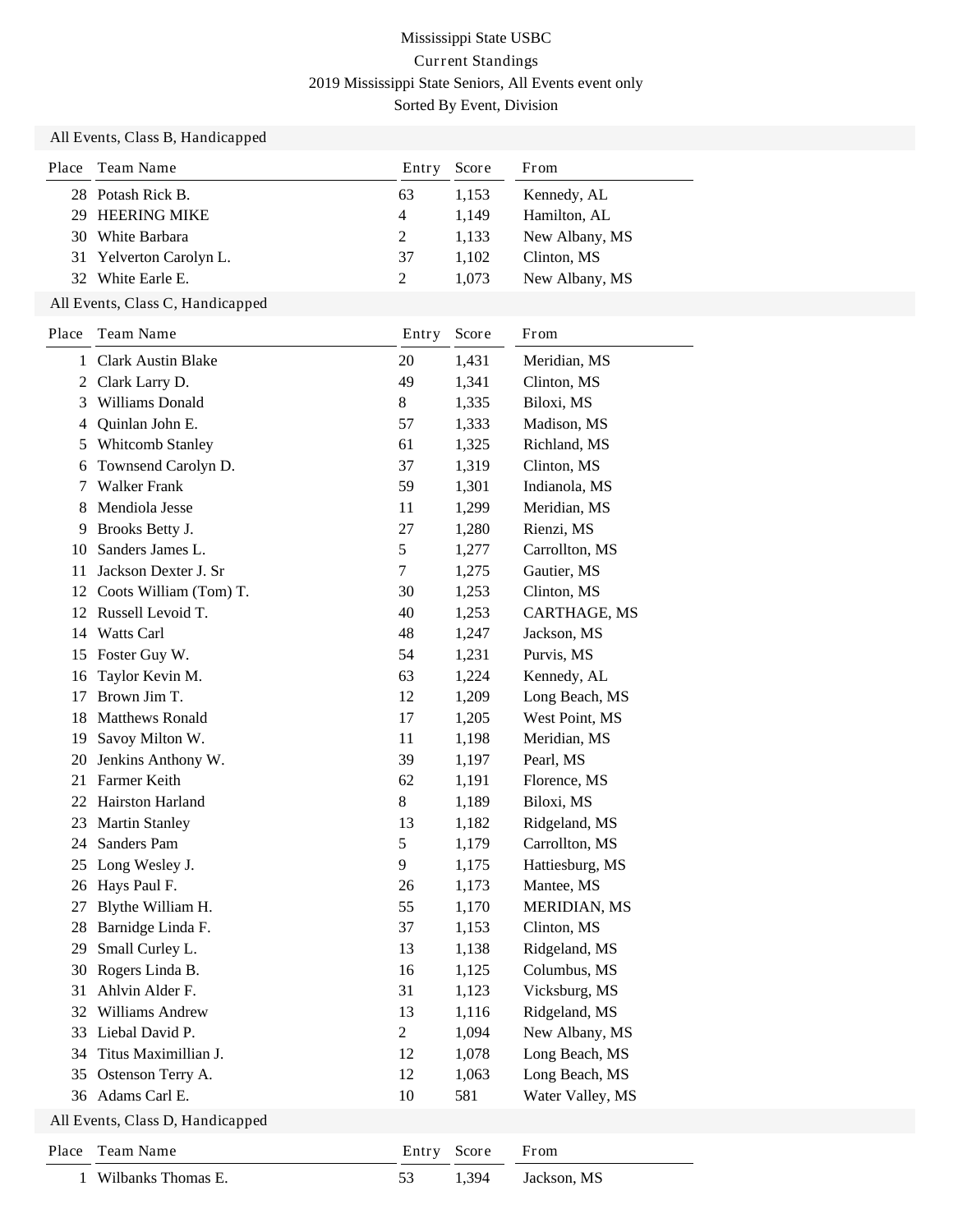### All Events, Class D, Handicapped

| Place | Team Name                        | Entry          | Score | From                |
|-------|----------------------------------|----------------|-------|---------------------|
| 2     | Orr Terry R.                     | 29             | 1,391 | Purvis, MS          |
| 3     | Puckett Bobby Jr                 | 33             | 1,385 | Brandon, MS         |
| 4     | <b>Hicks Art</b>                 | 5              | 1,378 | Carrollton, MS      |
| 5     | Fike Bill                        | 50             | 1,353 | Enterprise, MS      |
| 6     | Vanderford Darrell W.            | 15             | 1,351 | Water Valley, MS    |
| 7     | Smith Lamar                      | 41             | 1,319 | Sumrall, MS         |
| 8     | McClantoc Lawrence (Nicky) E. Jr | 54             | 1,302 | Purvis, MS          |
| 9     | Atwood Marcus A.                 | 31             | 1,279 | Vicksburg, MS       |
| 10    | Scheidler Lloyd (Lumpy) V.       | 24             | 1,278 | Brandon, MS         |
| 11    | Jackson Janice L.                | $\overline{7}$ | 1,276 | Gautier, MS         |
|       | 12 Williams Anthony F. Sr        | 57             | 1,270 | Madison, MS         |
| 13    | Clayton Andrew D.                | 18             | 1,260 | Meridian, MS        |
| 14    | Liebal Laurie A.                 | $\overline{c}$ | 1,255 | New Albany, MS      |
| 15    | Atwood Tony M.                   | 30             | 1,240 | Clinton, MS         |
| 16    | Lynch Debra M.                   | 30             | 1,239 | Clinton, MS         |
| 17    | Maykowski Stephen E.             | 17             | 1,196 | West Point, MS      |
| 18    | <b>Smart Toady</b>               | 27             | 1,189 | Rienzi, MS          |
| 18    | Fletcher Robert E.               | 61             | 1,189 | Richland, MS        |
| 20    | McKay William                    | 57             | 1,186 | Madison, MS         |
| 21    | Johnson Robert J.                | 35             | 1,162 | Pearl, MS           |
| 22    | Taylor Mary A.                   | 63             | 1,161 | Kennedy, AL         |
| 23    | Corpuz Bryan R.                  | 17             | 1,139 | West Point, MS      |
| 24    | Crews Donna M.                   | 31             | 1,135 | Vicksburg, MS       |
| 25    | Griffith Jimmy D. Jr             | 46             | 1,122 | Hattiesburg, MS     |
| 26    | Ellis David W. Jr                | 46             | 1,120 | Hattiesburg, MS     |
| 27    | Thrasher James W.                | 4              | 1,098 | Hamilton, AL        |
| 28    | Thurlow Richard B.               | 32             | 1,089 | Oxford, MS          |
| 29    | Kyser Douglas P.                 | 32             | 1,079 | Oxford, MS          |
| 30    | Harvison Jimmy D.                | 44             | 1,047 | Laurel, MS          |
| 31    | <b>Gonzales Mark</b>             | 9              | 1,044 | Hattiesburg, MS     |
| 32    | Cheatwood Randall S.             | 31             | 790   | Vicksburg, MS       |
| 33    | Pleasant Stanley E.              | 49             | 567   | Clinton, MS         |
|       | 34 Vann Thomas S.                | 42             | 548   | <b>MERIDIAN, MS</b> |

### All Events, Class E, Handicapped

| Team Name           | Entry                                                                                    | Score | From           |
|---------------------|------------------------------------------------------------------------------------------|-------|----------------|
|                     | 22                                                                                       | 1,341 | Clinton, MS    |
| Whitcomb Brenda T.  | 61                                                                                       | 1,326 | Richland, MS   |
| Gray Chuck O.       | 50                                                                                       | 1,276 | Enterprise, MS |
| Pettit James W.     | 30                                                                                       | 1,275 | Clinton, MS    |
|                     | 11                                                                                       | 1,270 | Meridian, MS   |
|                     | 18                                                                                       | 1,266 | Meridian, MS   |
| Brackeen Bill       | 18                                                                                       | 1,263 | Meridian, MS   |
|                     | 33                                                                                       | 1,259 | Brandon, MS    |
| Johnson Michael D.  | 32                                                                                       | 1,256 | Oxford, MS     |
| Jackson Terry M.    | 14                                                                                       | 1,208 | Vicksburg, MS  |
| Cromeans Willie     | 1                                                                                        | 1,201 | Hamilton, AL   |
| Fiala Andrew F. III | 29                                                                                       | 1.198 | Purvis, MS     |
|                     | 1 Monistere Craig S.<br>3<br>5 Walker James O.<br>6 Potate Tommy C.<br>8 Lyles J. (Gary) |       |                |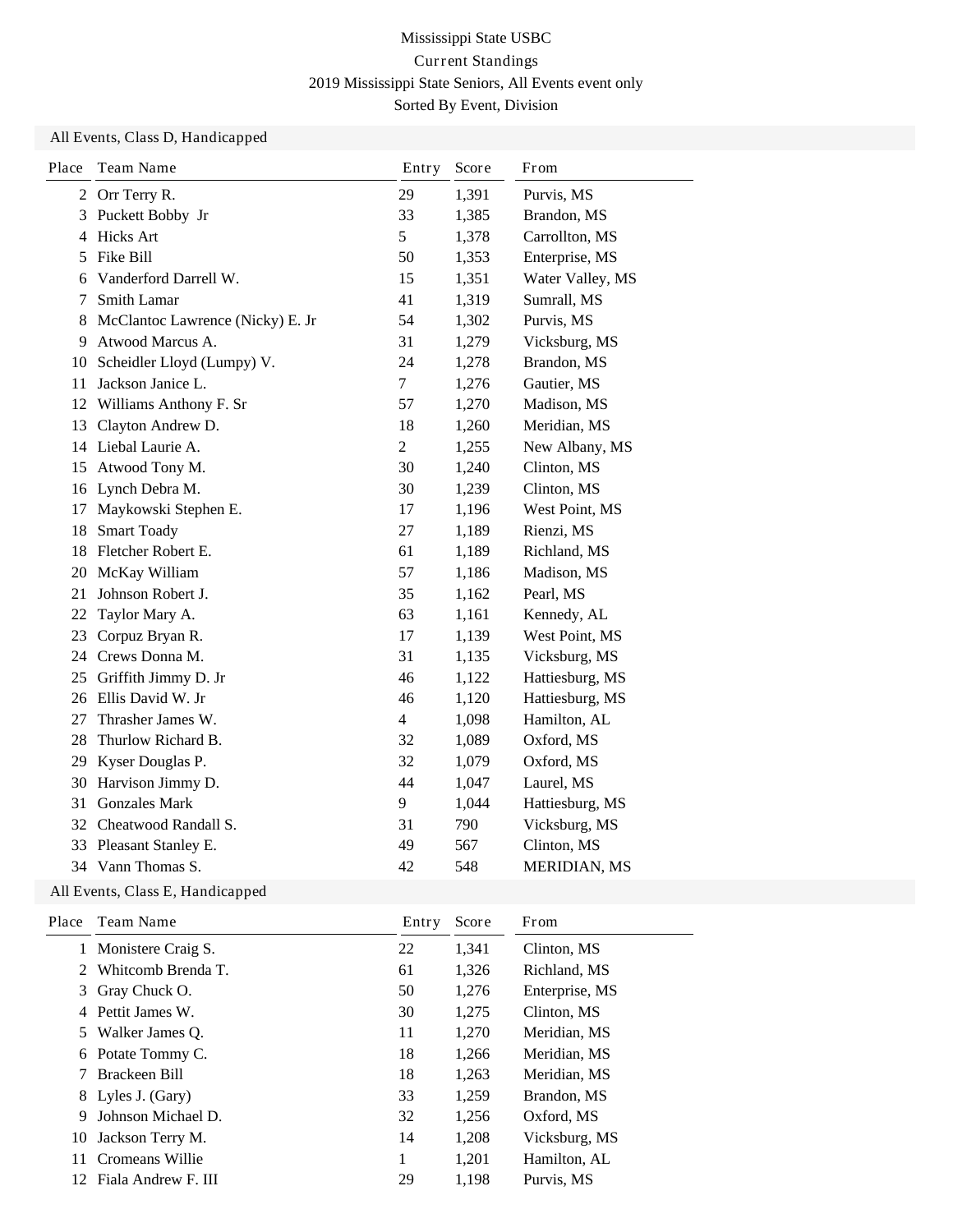#### All Events, Class E, Handicapped

| Place | Team Name                             | Entry | Score | From                |
|-------|---------------------------------------|-------|-------|---------------------|
| 13    | Fugitt Ruben B.                       | 27    | 1,194 | Rienzi, MS          |
| 14    | Sellman Niel W.                       | 4     | 1,184 | Hamilton, AL        |
| 15    | Jefferson Bob                         | 57    | 1,151 | Madison, MS         |
| 16    | Brown Johnny R.                       | 8     | 1,103 | Biloxi, MS          |
| 17    | Koehn Wesley A.                       | 26    | 1,091 | Mantee, MS          |
| 18    | Lewis Kenyarder Sr                    | 47    | 1,080 | Jackson, MS         |
| 19    | Fletcher Shuana F.                    | 61    | 1,043 | Richland, MS        |
|       | All Events, Super Senior, Handicapped |       |       |                     |
| Place | Team Name                             | Entry | Score | From                |
|       | Monistere Sam C.                      | 22    | 1,442 | Clinton, MS         |
| 2     | Priester Billy L.                     | 55    | 1,317 | <b>MERIDIAN, MS</b> |
| 3     | Hayes James E.                        | 59    | 1,316 | Indianola, MS       |
| 4     | Edwards Ben T.                        | 29    | 1,249 | Purvis, MS          |
| 4     | McGhee Silas                          | 10    | 1,249 | Water Valley, MS    |
| 6     | Parent Kenneth A. Jr                  | 12    | 1,239 | Long Beach, MS      |
| 7     | Parker John H.                        | 11    | 1,221 | Meridian, MS        |
| 8     | Copeland M A.                         | 19    | 1,209 | Meridian, MS        |
| 9     | Jackson Noel M.                       | 14    | 1,206 | Vicksburg, MS       |
| 10    | Bigelow James N.                      | 16    | 1,197 | Columbus, MS        |
| 11    | Ratcliff James R.                     | 16    | 1,187 | Columbus, MS        |
| 12    | Brooks Royce L.                       | 4     | 1,159 | Hamilton, AL        |
| 13    | Bell William H.                       | 16    | 1,150 | Columbus, MS        |
| 14    | <b>Myers</b> Neal                     | 6     | 1,146 | Starkville, MS      |
| 15    | Shake Jack F.                         | 6     | 1,141 | Starkville, MS      |
| 16    | Akins Williiams H.                    | 15    | 1,112 | Water Valley, MS    |
| 17    | Turner Earl C.                        | 25    | 1,108 | MERIDIAN, MS        |